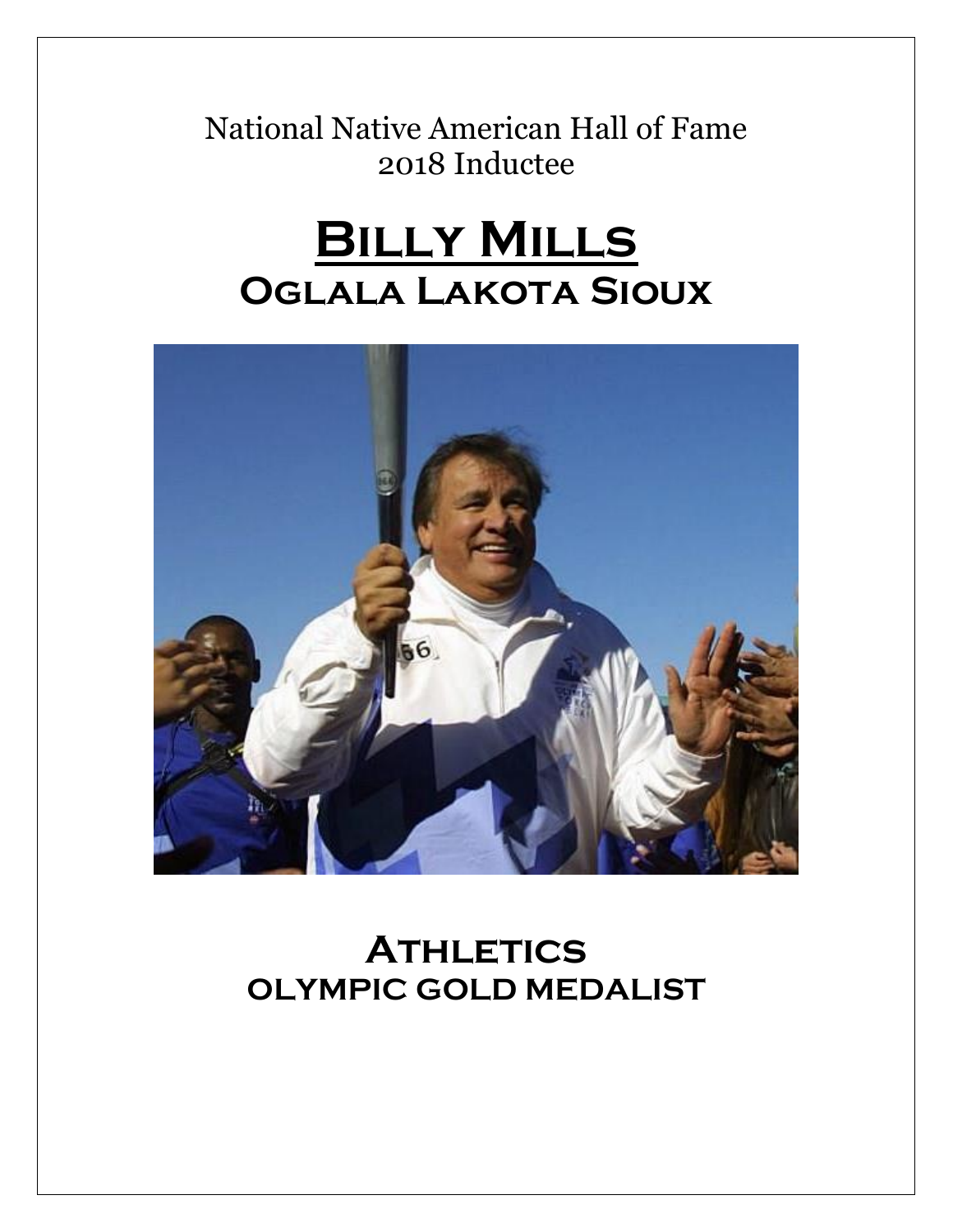## **Three 50-minute class periods**

By Shane Doyle, EdD

## **SELECTED COMMON CORE STATE STANDARDS/SUBJECTS**

## **History, Health Enhancement, Literacy**

### CCSS Literacy SL 10-1

Initiate and participate effectively in a range of collaborative discussions (one-onone, in groups, and teacher-led) with diverse partners on grades 9-10 topics, texts, and issues, building on others' ideas and expressing their own clearly and persuasively.

### CCSS Literacy SL 10-1d

Respond thoughtfully to diverse perspectives, summarize points of agreement and disagreement, and, when warranted, qualify or justify their own views and understanding and make new connections in light of the evidence and reasoning presented.

### CCSS Literacy WHST 10-4

Produce clear and coherent writing in which the development, organization, and style are appropriate to task, purpose, and audience.

### CCSS Literacy RH 10-5

Develop and strengthen writing as needed by planning, revising, editing, rewriting, or trying a new approach, focusing on addressing what is most significant for a specific purpose and audience.

## **GOALS FOR UNDERSTANDING**

#### Students will understand

Billy Mills is an American hero and the only American to win an Olympic Gold Medal in the 10,000-meter run (a little over 6 miles).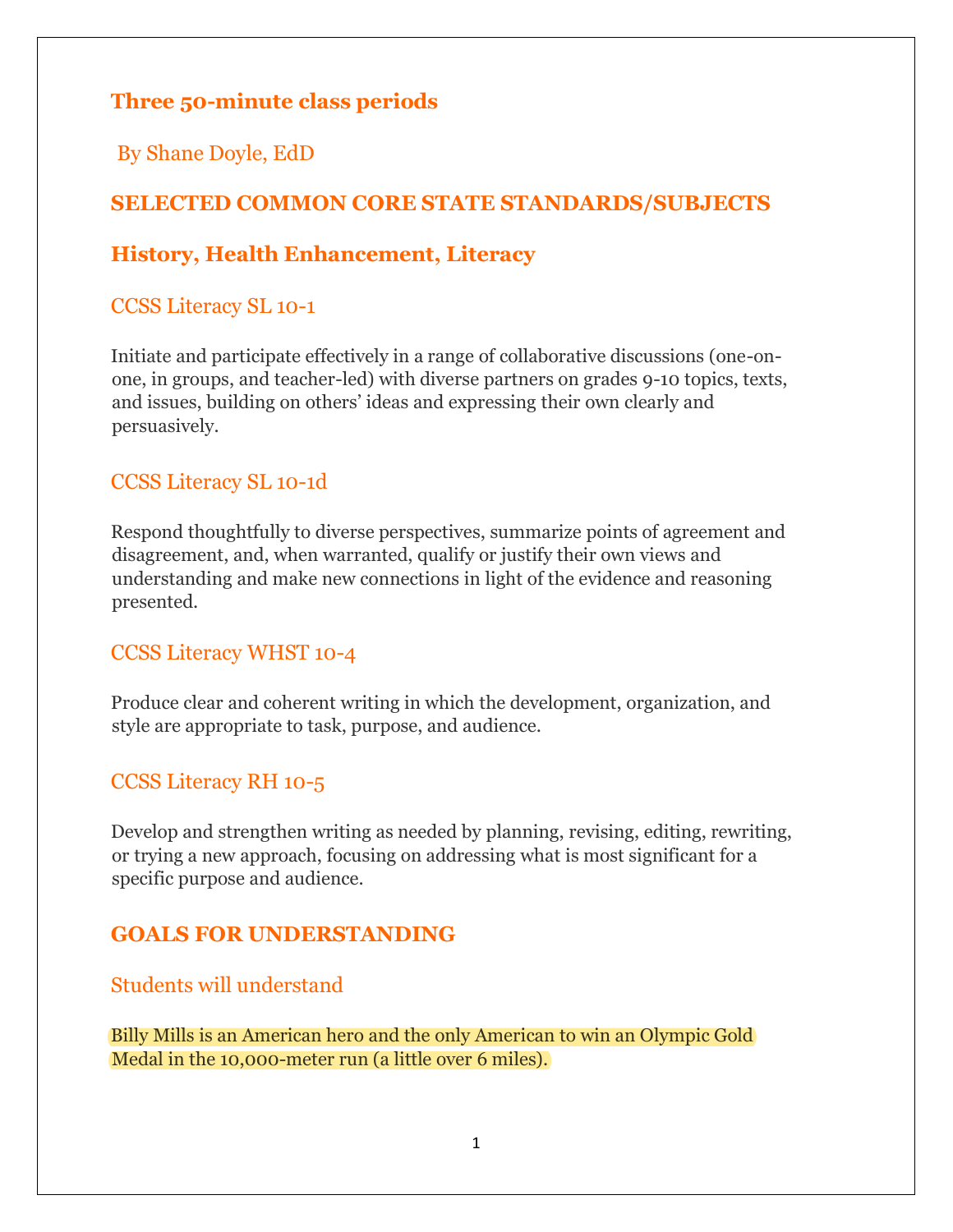Billy Mills came from the Pine Ridge Indian Reservation and is an enrolled member of the Oglala Lakota nation.

Billy Mills overcame many challenges to become an Olympic champion and social leader.

Billy Mills has dedicated his life to Native people, and is the spokesperson for *Running Strong*, a foundation that supports Native youth throughout the nation.

Tribal communities have a tradition of giving back when successful, and that's what Billy Mills has done by helping to start the *Running Strong Foundation*.

### **ESSENTIAL QUESTIONS**



What type of challenges did Billy Mills have to persevere through as an athlete and as a person to become a champion?

How does Billy Mills' life reflect the values of the Oglala Lakota community?

What was Billy's inspiration and motivation to become an Olympic champion?

What is the most common and powerful prayer of the Lakota people?

*Oct. 14, 1964, U.S. Marine Lt. Billy Mills pulls off a stunning upset by winning the 10,000 meters Olympic race in Tokyo. Mills set an Olympic record of 28:24:4, and was the only American ever to win the event.*

### **ASSESSMENT EVIDENCE**

Suggested Formative Assessment of Learning Outcomes

Active listening through note taking

Class discussion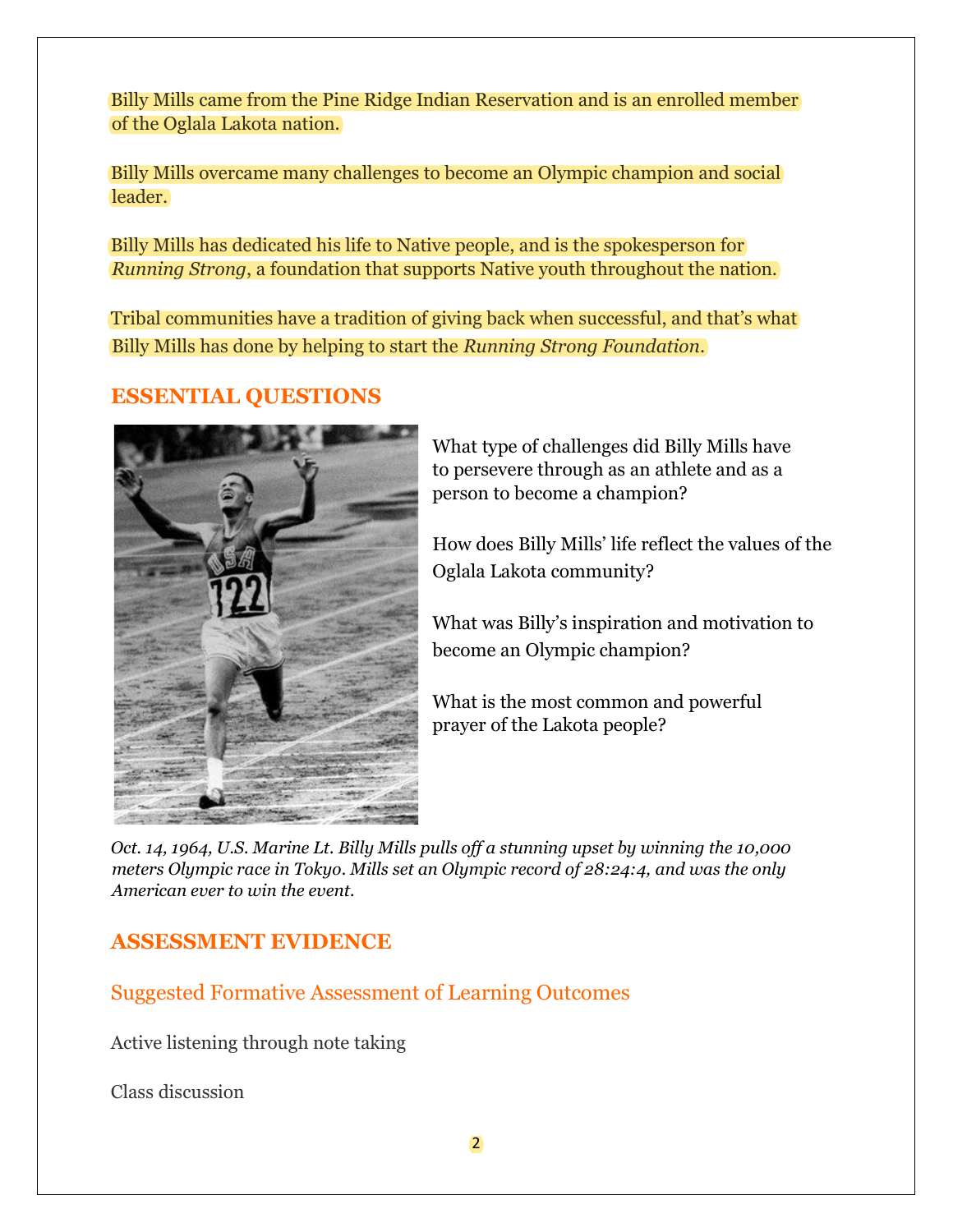Culminating Performance Assessment of Learning Outcomes

Values and goals reflection

Thank you letter

## **LEARNING MAP**

## **ENTRY QUESTIONS**

Who was Billy Mills?

Why is he noteworthy enough to be in the National Native American Hall of Fame?

What can we learn about Billy Mill's example that can inspire us to strive to be better at what we do?

What types of programs does Billy's foundation support and run?





*Billy Mills (right) joined forces with Eugene Krizek 1986 to help found Running Strong for American Indian Youth® in 1986*

## **MATERIALS**

Computer and internet access and printed copies of the articles linked and listed below.

[https://www.bing.com/videos/search?q=billy+mills+movie&view=detail&mid=F2F](https://www.bing.com/videos/search?q=billy+mills+movie&view=detail&mid=F2FD107E43CF3AFF936FF2FD107E43CF3AFF936F&FORM=VIRE) [D107E43CF3AFF936FF2FD107E43CF3AFF936F&FORM=VIRE](https://www.bing.com/videos/search?q=billy+mills+movie&view=detail&mid=F2FD107E43CF3AFF936FF2FD107E43CF3AFF936F&FORM=VIRE)

<http://indianyouth.org/billy-mills>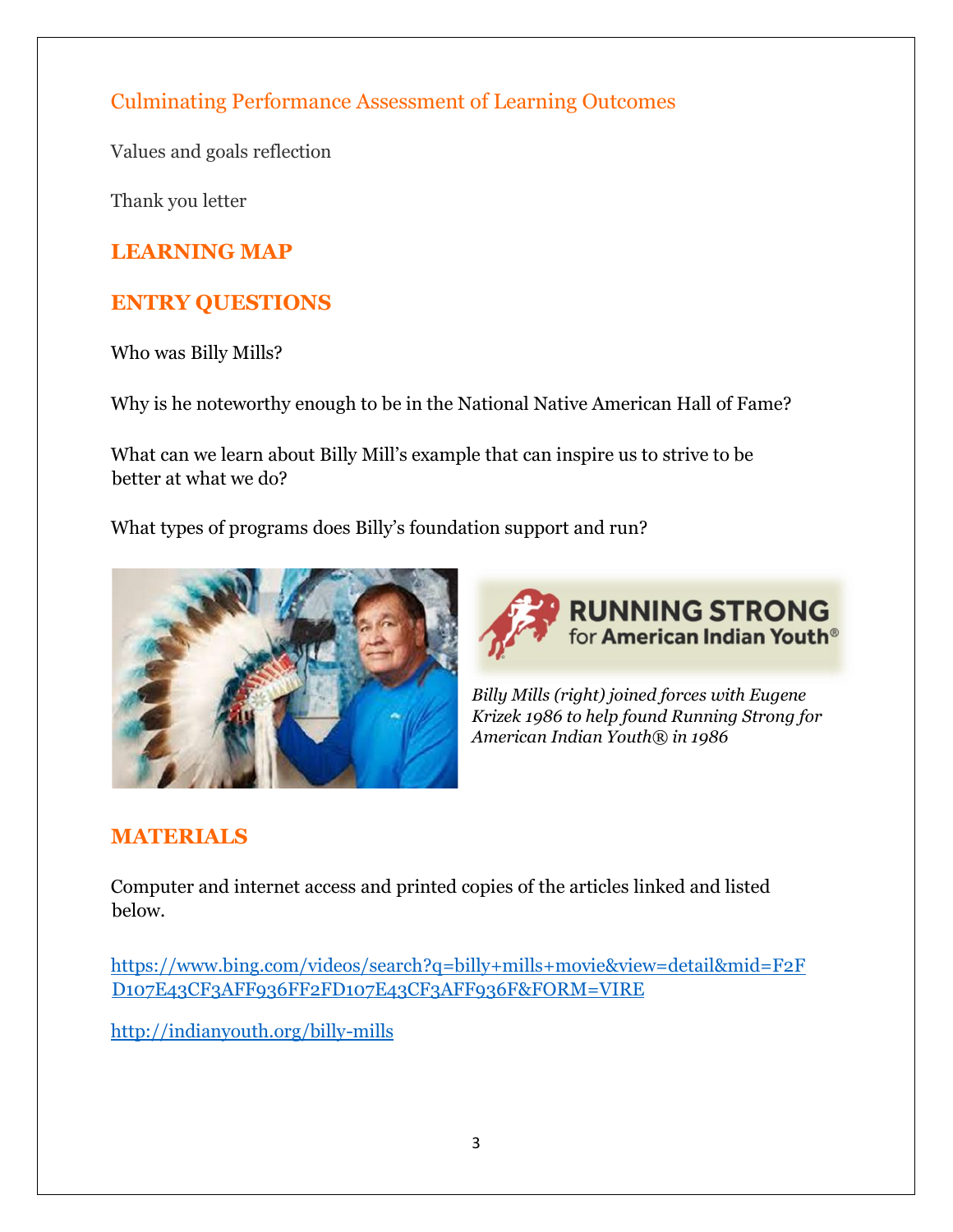## **LEARNING MODALITIES**

Audio

Visual

## **SITUATED PRACTICE**

The instructor will begin the lesson by creating a K/W/H/L chart on the white board for the students contribute their voices in a classroom exercise.

Students should contribute to the teacher's chart by suggesting things they know about Billy Mills (K), things they want to know (W), how they will learn what they want to know (H). The teacher will return to this chart over the course of the lesson to add information students have learned (L).



## **OVERT INSTRUCTION**

Following a 5-minute discussion in setting up the K/W/H/L chart, the instructor will begin showing the film *Running Brave*. The film is free online at this link: [https://www.bing.com/videos/search?q=billy+mills+movie&view=detail&mid=F2F](https://www.bing.com/videos/search?q=billy+mills+movie&view=detail&mid=F2FD107E43CF3AFF936FF2FD107E43CF3AFF936F&FORM=VIRE) [D10 7E43CF3AFF936FF2FD107E43CF3AFF936F&FORM=VIRE](https://www.bing.com/videos/search?q=billy+mills+movie&view=detail&mid=F2FD107E43CF3AFF936FF2FD107E43CF3AFF936F&FORM=VIRE)

Watching the entire film is up to the discretion of the instructor. It is 1:45 minutes, so it would take at least 3 class periods to complete the lesson if the entire film is watched.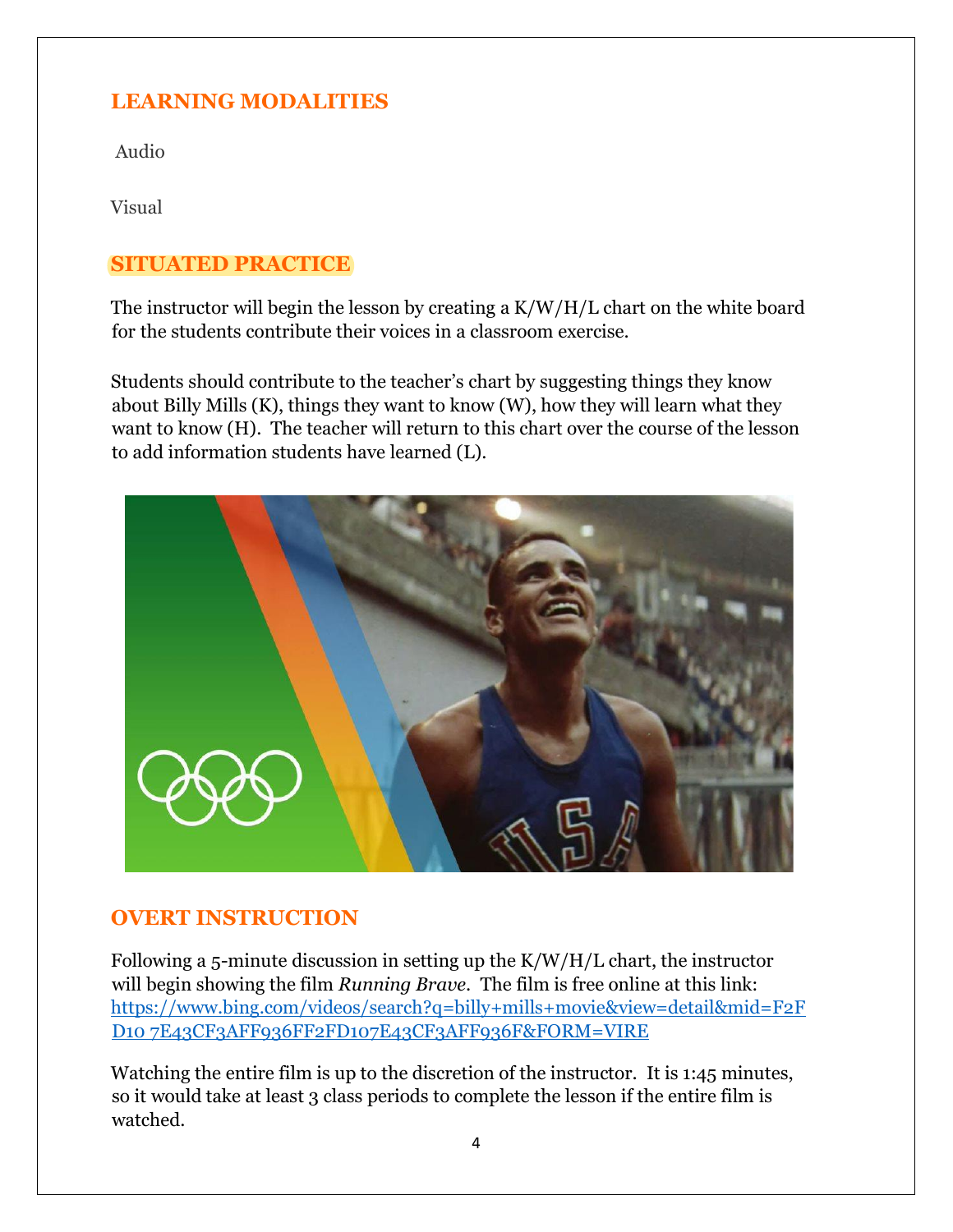Finish the film with at least 15 minutes left in the class period so that students will have time to discuss the storyline and the Hollywood portrayal of the characters. After the first viewing, the class is divided up into small groups of 4 to discuss these questions while one person records the answers for the group:

Question #1: What stereotypes did Billy Mills face in his quest to run competitively at the University of Kansas?

Question #2: What would you do if you were faced with a similar problem?

Question #3: How did Billy's family and community support him on his path towards greatness?

Question #4: Do the same stereotypes that Billy Mills faced in the film still exist today?

Following the small group discussions, each group will report out on their answers, and the answers will be included into the K/W/H/L chart.

This concludes the first 50 minutes of the Lesson

#### **Part 2**

The instructor reconvenes the class into their groups of 4 and begins to complete the K/W/H/L chart that was started on day one.

The class will now finish watching the 1983 film *Running Brave*. Following the video, the class will attempt to complete their K/W/H/L charts in their small groups for 5 minutes. Each group will then report out to the teacher to complete the classroom chart on the whiteboard. The class may then have an all-group discussion about the different perspectives and common threads in the K/W/H/L chart.

This concludes Part 2

### **Part 3**

During the third session, students will explore the *Running Strong Foundation's* website, reviewing the information about the Foundation and its spokesperson, Billy Mills. The instructor will refer to the K/W/H/L chart before beginning the classroom exploration into the *Running Strong* website.

Dividing into groups of 4, each group member will explore the website to answer one of two questions: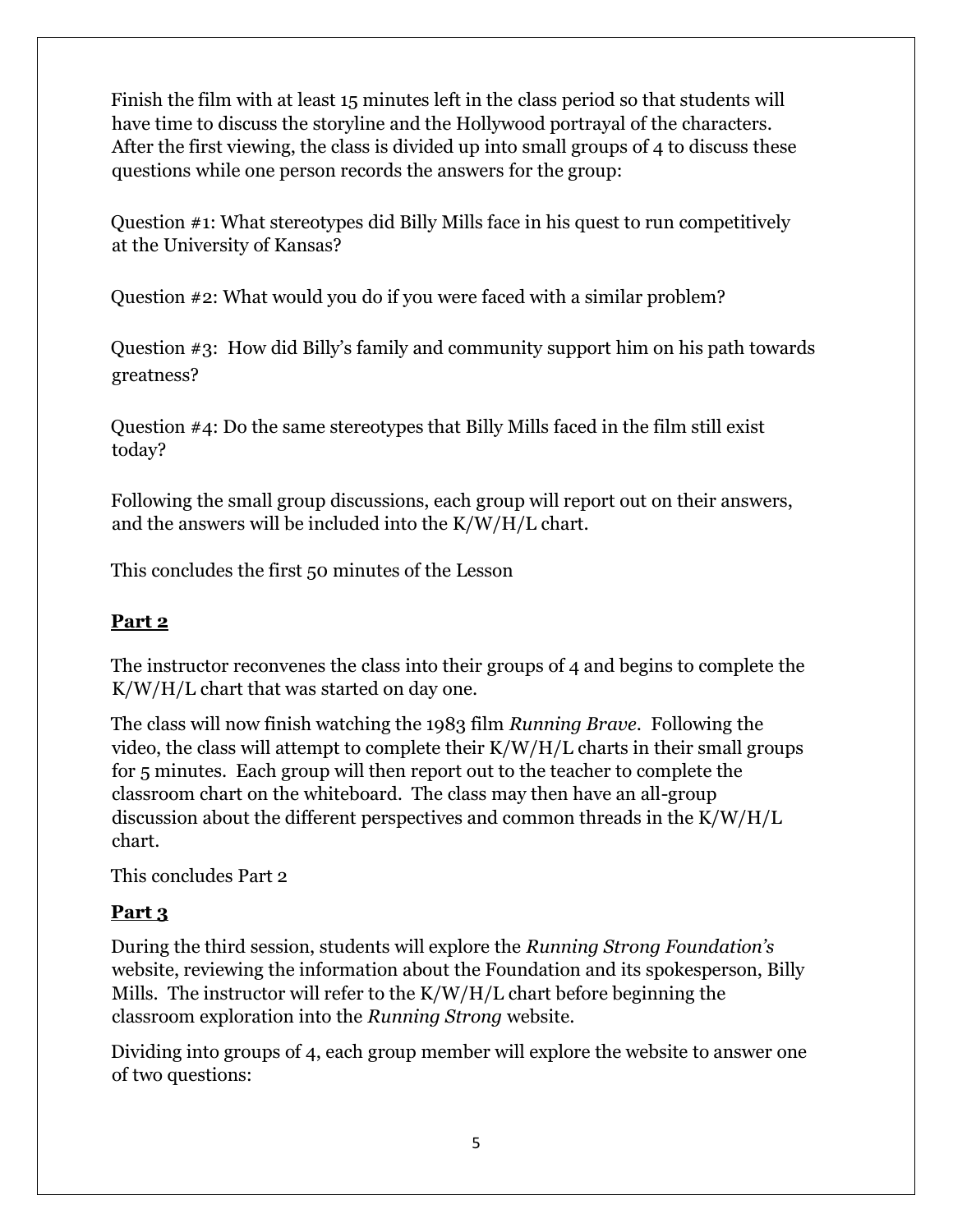Question 1: What kinds of programs does the *Running Strong Foundation* offer, and how do they help Native children?

Question 2: What does Billy Mills say inspired him and led him to his Gold Medal?

The small groups will continue to fill out their chart for 20 minutes, then reconvene as a class and report out to the teacher, who will insert the information into the classroom K/W/H/L chart.

## **CRITICAL FRAMING**

Billy Mills had an understanding of the Lakota prayer, Mitakuye Oyasin (all my relations), integrated into his life philosophy and understood that his purpose in life was related to everyone around him. He lived according to this prayer and to the Lakota values. Ask students to read this article about Lakota values and talk about the ways these values are exemplified in Billy Mill's life: [Seven Values of Lakota Life -](https://sites.google.com/site/sguvcte/seven-values-of-lakota-life) [SGU Virtual Center for Teaching Excellence \(google.com\)](https://sites.google.com/site/sguvcte/seven-values-of-lakota-life) After a 15-minute discussion and reporting out, the teacher will ask the students to reflect on their own dreams and inspirations and to think about how these aspirations are connected to their own values. The teacher asks how we can support one another in our pursuit of those goals. What are the best ways to show our love and respect for one another as friends and colleagues, and ultimately, as relatives?

### **TRANSFORMED PRACTICE**

To close this lesson, each student will be given a 15-minute block of time to brainstorm 7 of their own values that are important to them. Next they will be asked to write about the connection between these values and their hopes, dreams, and goals for the future. Finally, ask students to write a letter of thank you or support to someone they know who has inspired them and or made them want to be a better person. This is a way of recognizing our relations and the role they play in our successes.

The final assessment will be contingent upon the student's participation in the discussions, their own personal K/W/H/L chart, and their values and goals reflection and their letter of inspiration and/or thank you.

## **DIFFERENTIATED INSTRUCTION FOR ADVANCED AND EMERGING LEARNERS**

Struggling learners may report the new information they learn verbally and have the teacher add their thoughts to the chart. During the values exercise the teacher may modify the number of values the student needs to work with to adjust the writing and time burden so that students can still do quality work and meet the set expectations. Students might also be allowed to audio or video-record their thoughts